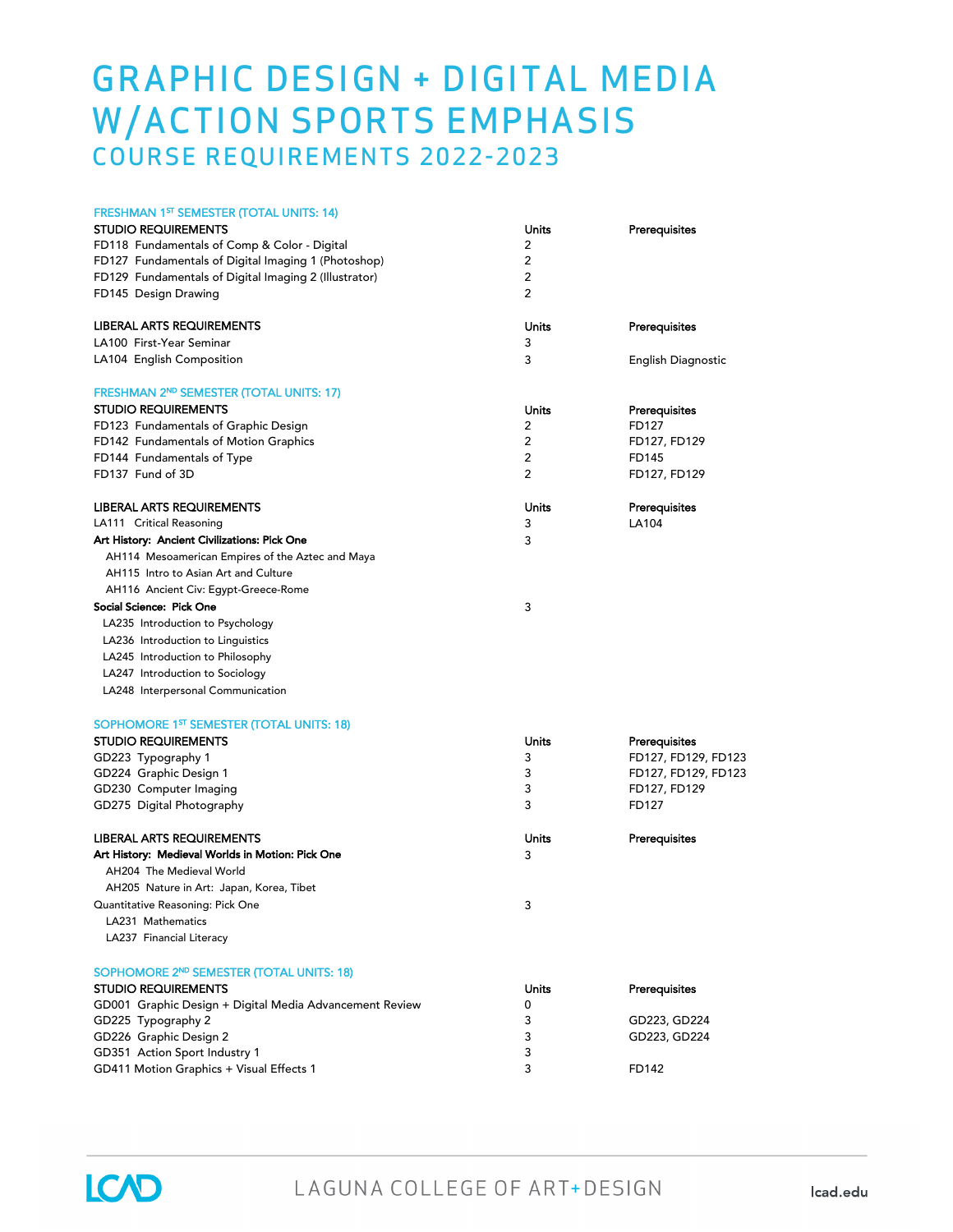## GRAPHIC DESIGN + DIGITAL MEDIA W/ACTION SPORTS EMPHASIS COURSE REQUIREMENTS 2022-2023

| <b>LIBERAL ARTS REQUIREMENTS</b><br>Art History: Renaissance + Early Modern Worlds: Pick One    | Units<br>3 | Prerequisites         |
|-------------------------------------------------------------------------------------------------|------------|-----------------------|
| AH206 Illuminating Women: Female Artists, Scientists, Poets, Philosophers of<br>the Renaissance |            | <b>AH114 OR AH115</b> |
| AH207 Age of Michelangelo, 1450-1550                                                            |            | <b>AH114 OR AH115</b> |
| AH305 Worldly + Otherworldly Creatures                                                          |            | <b>AH114 OR AH115</b> |
| AH334 History of Graphic Design                                                                 | 3          |                       |
| <b>JUNIOR 1<sup>ST</sup> SEMESTER (TOTAL UNITS: 18)</b>                                         |            |                       |
| <b>STUDIO REQUIREMENTS</b>                                                                      | Units      | Prerequisites         |
| GD202 User Interface Design                                                                     | 3          | GD223, GD224          |
| GD232 Action Sports Video 1                                                                     | 3          | GD225, GD226          |
| GD251 3D-1: Animation for Motion Graphics                                                       | 3          | FD137                 |
| GD312 Communication Design 1                                                                    | 3          | GD225, GD226          |
| GD319 Brand Strategy                                                                            | 3          | GD225, GD226          |
| <b>LIBERAL ARTS REQUIREMENTS</b>                                                                | Units      | Prerequisites         |
| Science: Pick One                                                                               | 3          |                       |
| LA125 Scientific Anatomy                                                                        |            | LA104 or concurrent   |
| LA204 The Science of Sight                                                                      |            | LA104 or concurrent   |
| LA239 Project Green: Hillside                                                                   |            | LA104 or concurrent   |
| LA242 Project Green: Oceans                                                                     |            |                       |
| LA250 Human Evolution                                                                           |            |                       |
| LA255 Human Diversity                                                                           |            |                       |
| LA260 Human Sexuality                                                                           |            |                       |
| <b>JUNIOR 2ND SEMESTER (TOTAL UNITS: 12)</b>                                                    |            |                       |
| <b>STUDIO REQUIREMENTS</b>                                                                      | Units      | Prerequisites         |
| GD314 Package Design 1                                                                          | 3          | GD225, GD226          |
| GD451 Action Sport Industry 2                                                                   | 3          | GD351                 |
| <b>GDELEC Graphic Design Elective</b>                                                           | 3          |                       |
| LIBERAL ARTS REQUIREMENTS                                                                       | Units      | Prerequisites         |
| Language Arts: Pick One                                                                         | 3          |                       |
| LA103 Directed Research + Writing: Special Topics                                               |            | LA111                 |
| LA175 Poetry Workshop                                                                           |            | LA111                 |
| LA192 Poetry Survey and Analysis                                                                |            | LA111                 |
| LA193 Creative Writing Summer Intensive (travel)                                                |            | LA111                 |
| LA194 Creative Writing Multi-Genre Workshop                                                     |            | LA111                 |
| LA196 Creative Writing Fiction Workshop                                                         |            | LA111                 |
| LA197 Creative Writing Non-Fiction                                                              |            | LA111                 |
| LA198 Creative Writing Script Writing Workshop                                                  |            | LA111                 |
| LA199 Creative Writing Storytelling                                                             |            | LA111                 |
| LA209 Dystopian Literature                                                                      |            | LA111                 |
| LA218 American Literature                                                                       |            | LA111                 |
| LA281 Graphic Novel                                                                             |            | LA111                 |
| LA290 World Literature                                                                          |            | LA111                 |
| SENIOR 1 <sup>ST</sup> SEMESTER (TOTAL UNITS: 12)                                               |            |                       |
| <b>STUDIO REQUIREMENTS</b>                                                                      | Units      | Prerequisites         |
| GD234 Action Sport Business, Brand + Culture                                                    | 3          | GD225, GD226          |
| GD418 Senior Portfolio 1: Graphic Design                                                        | 3          | GD001, senior status  |
| <b>GDELEC Graphic Design Elective</b>                                                           | 3          |                       |